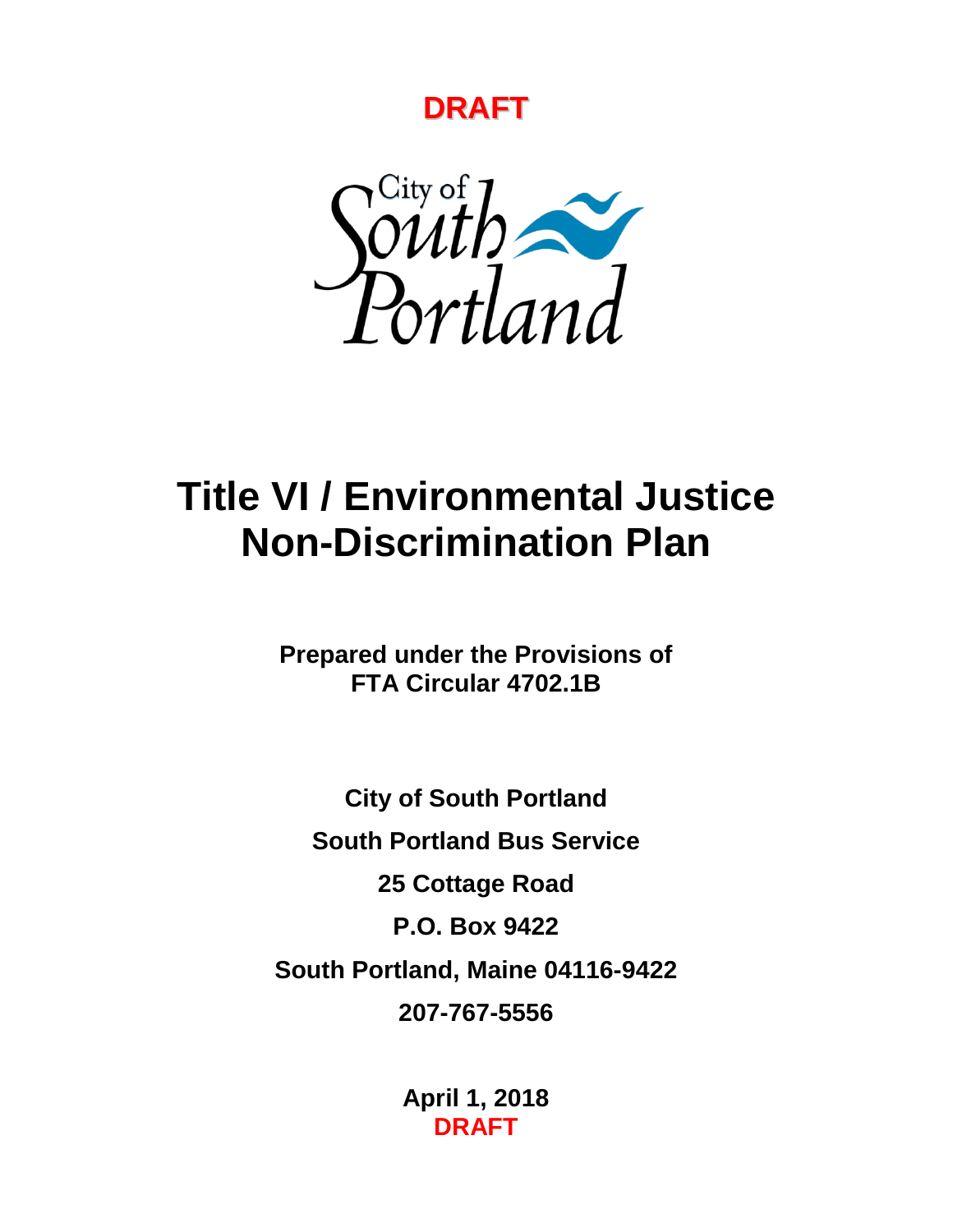## **Contents**

## **Page**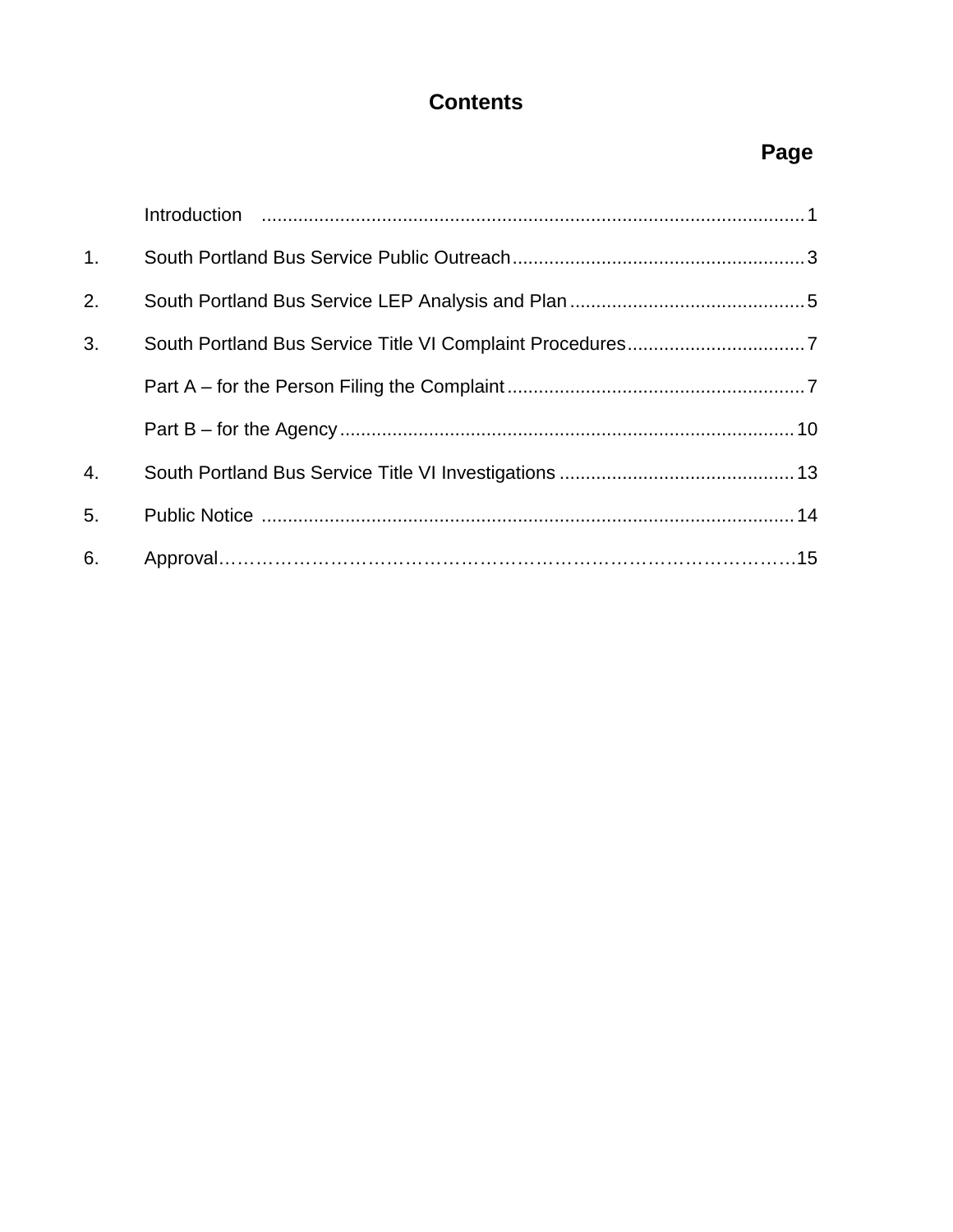## **Introduction**

## **South Portland Bus Service Description**

The South Portland Bus Service (SPBS) operates a fixed-route, public transit service throughout South Portland, into downtown Portland, and into Scarborough along the shopping area off Payne road near the Maine Mall. Three routes cover a total of 790 miles a day and provided over 270,000 passenger trips in the fiscal year ending June 30, 2017. All City buses are lift equipped and wheelchair accessible. the oldest buses in the fleet of seven are six years old with an average age of four years .

The SPBS connects with the Portland METRO Bus system and the Shuttlebus/Zoom service through a free transfer arrangement providing its riders a broad, regional travel area with access to the Biddeford-Saco-Old Orchard Beach Shuttle, the Jetport, Casco Bay ferries, Greyhound Bus, Concord Coach, Amtrak Downeaster, as well as medical, shopping and other high activity centers in the area.

In addition to its fixed-route schedule, the City of South Portland participates in a regional, complementary paratransit program to transport passengers whose disabilities interfere with their ability use the fixed-route system. This service is provided through an intergovernmental agreement with the Regional Transportation Program (RTP) and provided trips in the fiscal year ending June 30, 2017.

#### **Governance**

The SPBS is an operating service of the Transportation Department of the City of South Portland. The Transportation Department Director is also the Director of the SPBS. He reports to the City Manager who reports to the City Council which is the *de facto* Board of Directors of the SPBS. The City Council consists of seven (7) members, four (4) Caucasian females and three (3) Caucasian males, elected by the citizens of South Portland in a general election. The City Council approves the budget of and approves fare and service policies for the SPBS.

#### **Plan Statement**

Title VI of the Civil Rights Act of 1964 as amended prohibits discrimination on the basis of race, color, or national origin in programs and activities receiving federal financial assistance. Specifically, Title VI provides that "no person in the United States shall, on the ground of race, color, or national origin, be excluded from participation in, be denied benefits of, or be subjected to discrimination under any program or activity receiving federal financial assistance." 42 U.S.C. Section 2000d.

The City of South Portland, acting by and through its Bus Service (hereinafter "SPBS"), is committed to ensuring that no person is excluded from participation in, or denied the benefits of, its transit services on the basis of race, color, or national origin. This plan was developed to guide the SPBS and its administration and management of Title VI-related activities.**itle VI Coordinator Contact Information**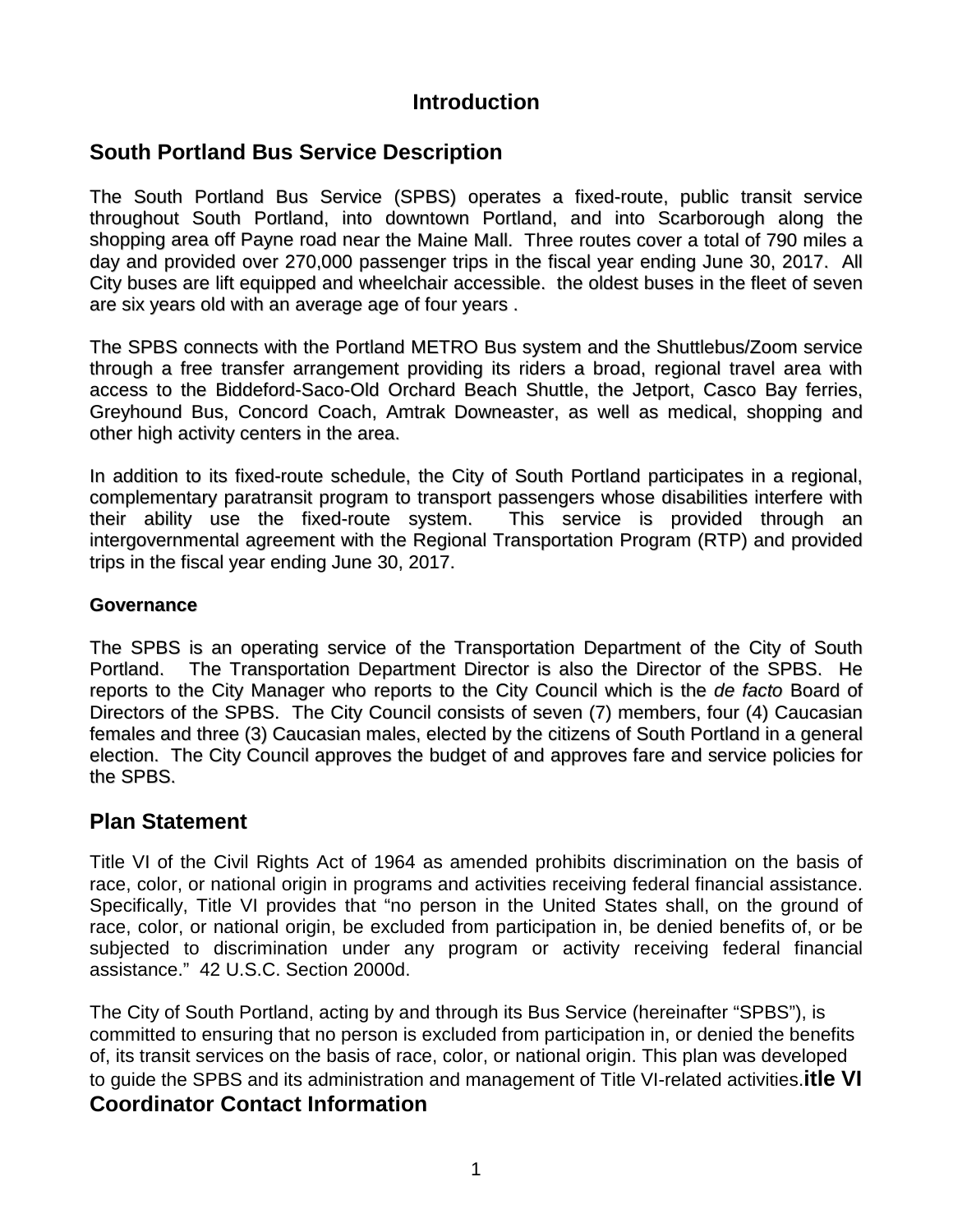Art Handman, Director, South Portland Bus Service, 25 Cottage Road, P.O. Box 9422, South Portland, Maine, 04116-9422; 207-767-5556.

## **Title VI Information Dissemination**

Title VI information posters shall be prominently and publicly displayed at the SPBS dispatch center, City Hall Bulletin Boards, and on transit buses. Additional information relating to nondiscrimination can be obtained from the Title VI Coordinator.

Title VI information shall be disseminated to SPBS employees annually. During new employee orientation, new employees shall be informed of the provisions of Title VI, and the SPBS's expectations that they will perform their duties accordingly.

#### **Subcontractors and Vendors**

All subcontractors and vendors who receive payments from SPBS where funding originates from any federal assistance are subject to the provisions of Title VI of the Civil Rights Act of 1964 as amended. Written contracts shall contain non-discrimination language, either directly or through the bid specification package which becomes an associated component of the contract.

## **Record Keeping**

The Title VI Coordinator shall maintain permanent records which include, but are not limited to, copies of Title VI complaints or lawsuits and related documentation, and records of correspondence to and from complainants, and Title VI investigations.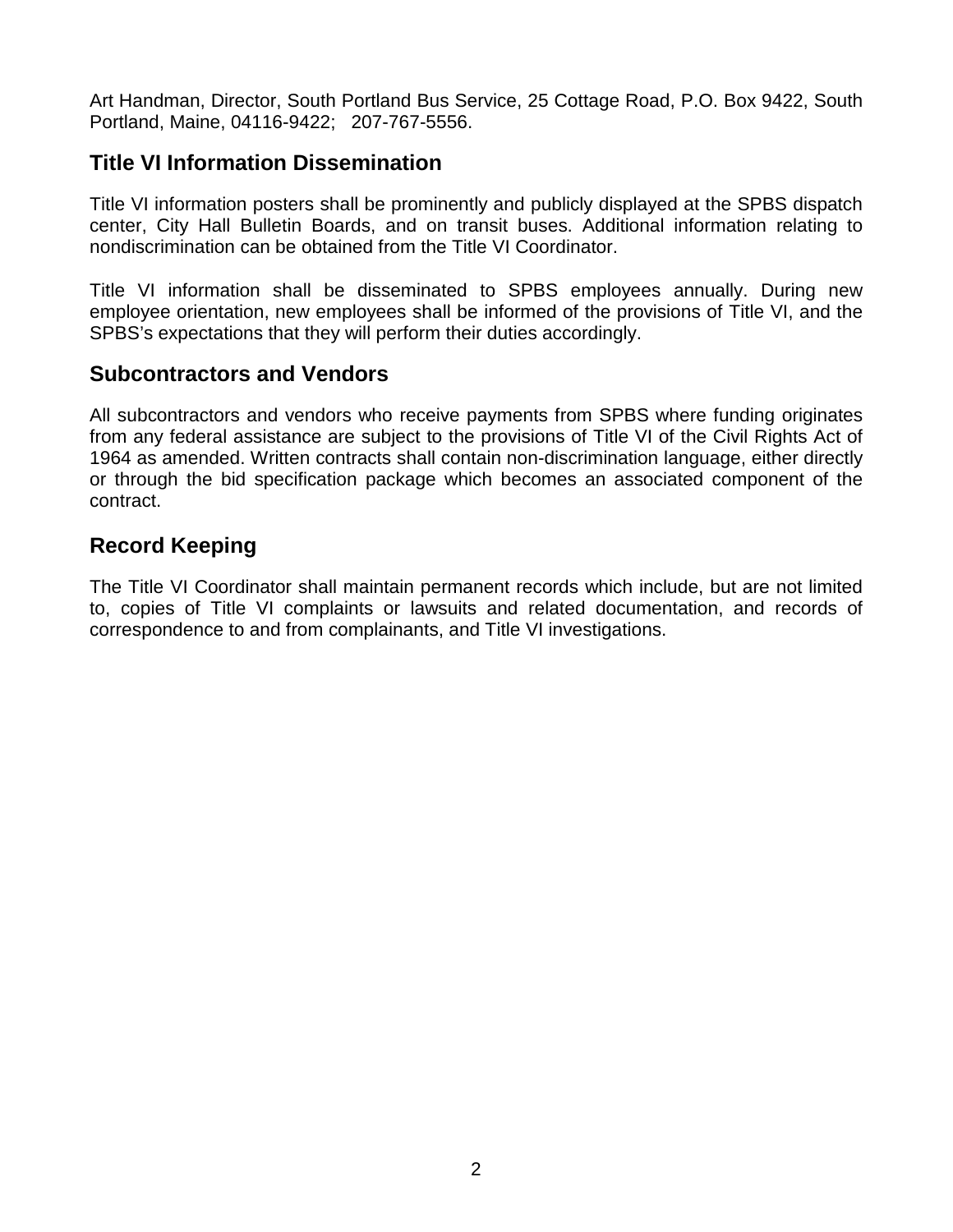## **1. South Portland Bus Service Public Outreach**

Public outreach is essential to the success of SPBS, the public transit system operated by the City of South Portland. SPBS' ongoing public outreach efforts extend beyond maintaining a website and marketing its services through brochures and schedules to include: live telephone assistance with bus schedules and regional facilities, public hearings and workshops, participation in regional meetings and forums, and one-on meetings with social service agencies and clients. These engagements benefit both SPBS officials and the general public in a number of ways:

- They provide users of the transit system with an opportunity to describe what they like about the system and what they would like to see changed;
- They introduce potential riders of SPBS with basic information about how the system works and how it can meet their needs;
- They engender a sense of ownership among people, especially those who are often at the mercy of their surroundings;
- They help SPBS officials design a transit system that meets the needs of the public within the constraints of available funding;
- They help SPBS officials gauge the success of the transit system; and
- They provide SPBS officials with new ideas and alert them to potential environmental justice issues.

## **Public Outreach Workshops, Meetings, and Forums**

The following is a summary of continuing public outreach efforts undertaken by SPBS during calendar year 2017. These outreach efforts are aimed at helping these organizations understand the transit services provided by SPBS. While all of the meetings are open to the public, some of the meetings are focused on smaller groups with unique interests. Interactions occurred with the following organizations (these are listed in no particular order):

- Mobility Advisory Committee concerning complementary paratransit services hosted by Regional Transportation Program (RTP).
- Monthly meetings and annual public forum of the PACTS Planning Committee to evaluate current transit services and mobility management for low-income, elderly, and disabled individuals and the general public.
- Participation in the GPCOG's Regional Transit Route Study with several Public Meeting to collect information on proposed recommendations to improve bus service in the greater Portland region.
- Knightville / Mill Creek Public Informational Meetings concerning impact of parking and transit service on neighborhood residents and businesses.
- Land use and Planning workshops during review of the City's stakeholder participation in GPCOG's continued Sustainability Program, specifically to describe and encourage principles of transit oriented development.
- Southern Maine Community College and University of Southern Maine open house.
- Presentations to staff and residents of "E Street house" in Knightville, specialized housing for adult children with developmental disabilities, giving them transit options and an opportunity to secure a safe, supported and active community life. (Ongoing)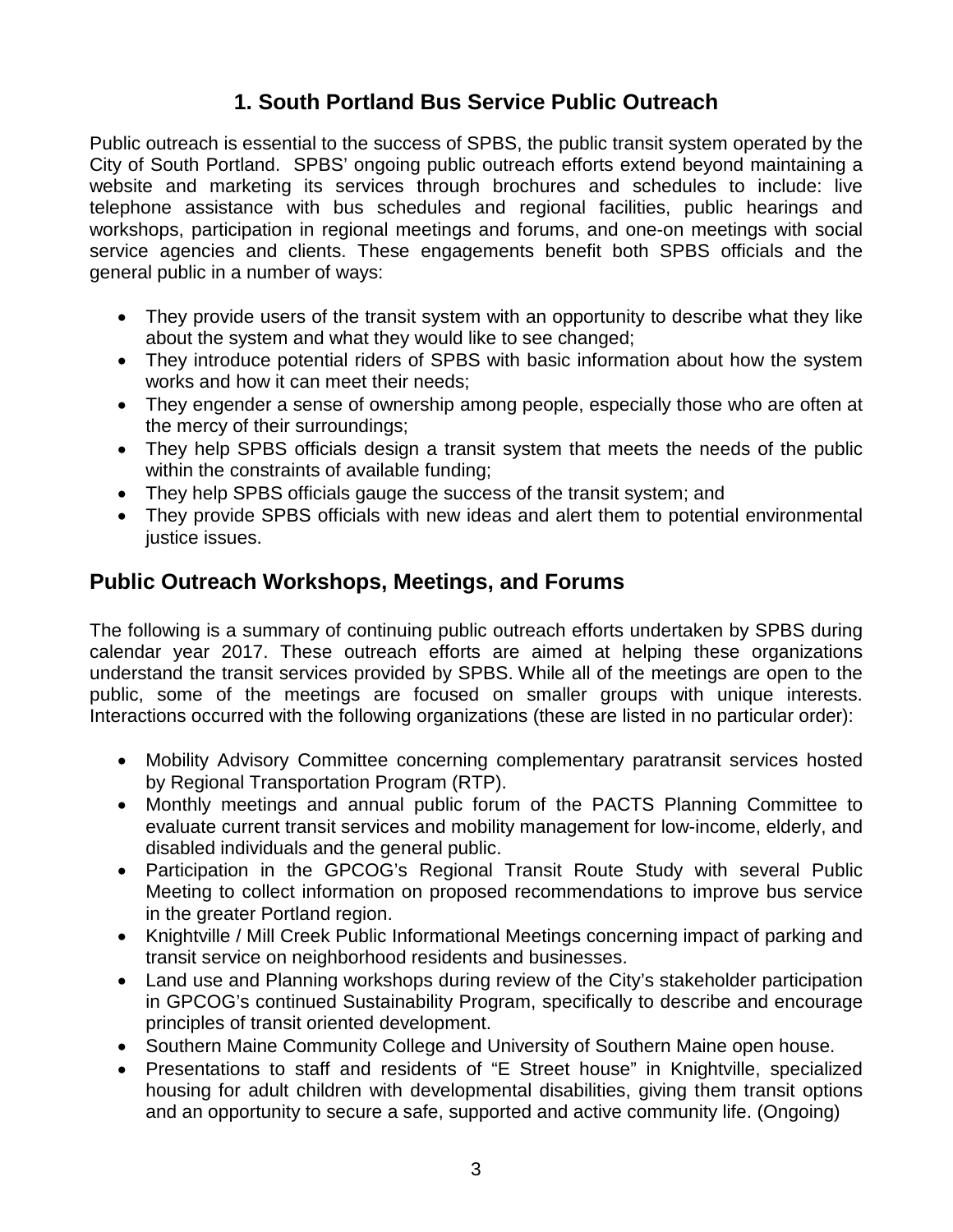- Kaler Elementary School classroom presentations and hands-on experience riding the bus.
- Day One Substance Abuse and Mental Health Services, a teen counseling center dealing with teen drug and alcohol abuse. (Ongoing – whenever bus schedule changes or they request info)
- Red Bank Village Community Center "Take Back the Night" to discuss bus schedules and transportation options. This neighborhood is in a Community Development Block Grant eligible census tract.
- One-on-one specialized training and material for disabled or visually impaired customers, as well as service animal training. Ongoing upon request
- Community Survey e-mailed to households within South Portland concerning South Portland Bus Service schedule and route changes.
- City Council Workshops and Meetings concerning approvals of existing and proposed route changes, approval of capital items acquisition, and Operating Budgets and resulting service levels.
- Annual August meeting with South Portland School Dept. Child Services Coordinator to discuss the upcoming school year low income family access to Bus tickets for school transportation.
- Monthly meetings with City of South Portland General Assistance Director to discuss client need for Bus Tickets for the following month.
- Monthly meetings at Redbank Community Center Hub with Families Coordinator to discuss low income residents in need of assistance for bus tickets.
- Monthly or Bi-monthly meetings with City of Portland Dept. of Human Services housing coordinator to discuss clients need for Bus Tickets who will be temporarily housed in South Portland.
- 20 E St. Home ownership project for individuals with developmental disabilities. Meet with House Coordinator and new residents on how to use the bus system while living in South Portland.

SPBS also makes available one-on-one training by telephone, email, or in person to help passengers with special needs to learn how to navigate the transit system.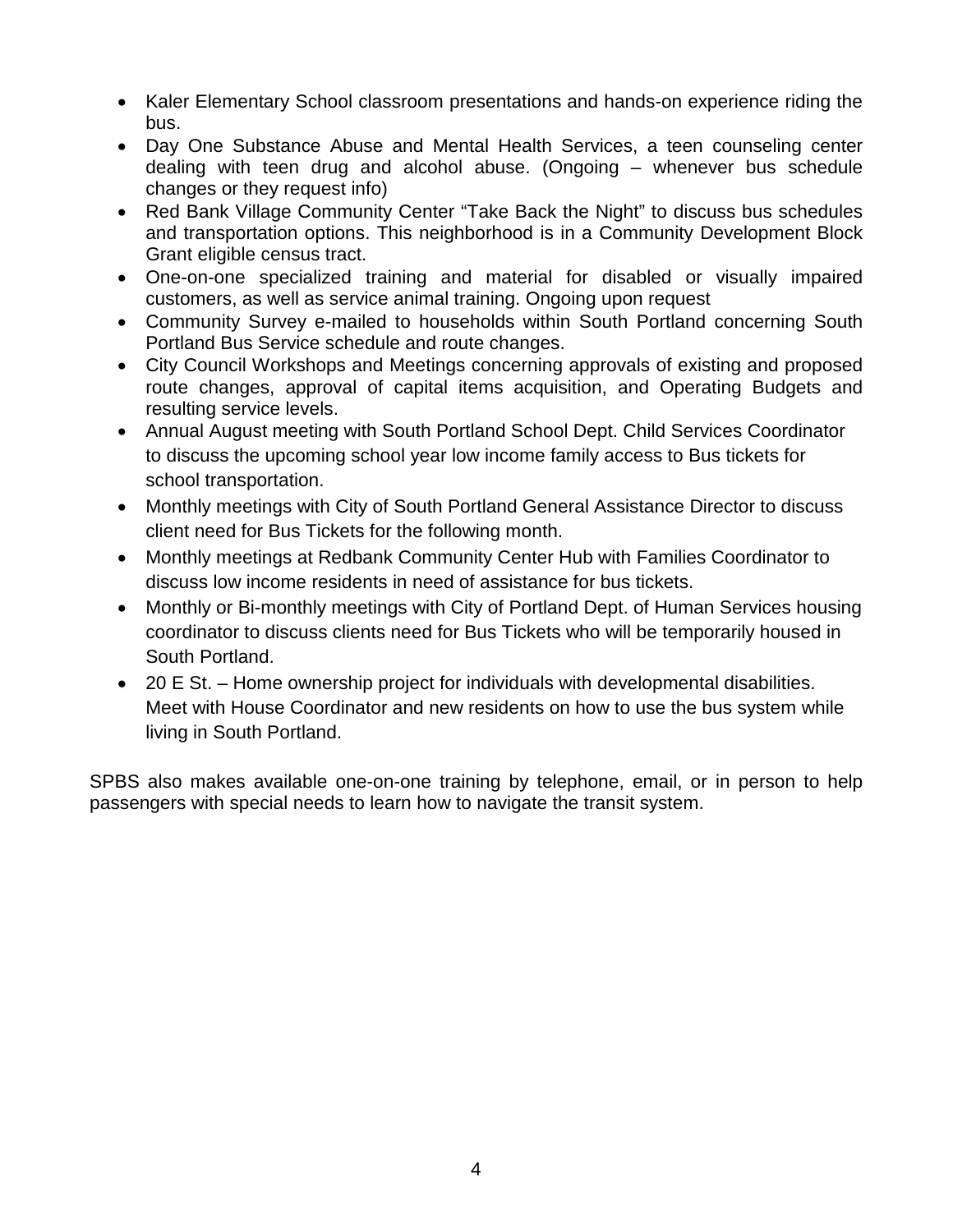## **2. South Portland Bus Service LEP Analysis and Plan**

#### **Introduction**

On August 11, 2000, President Clinton signed Executive Order 13166: Improving Access to Service for Persons with Limited English Proficiency, which requires meaningful access to all federally assisted programs and activities by persons with limited English proficiency (LEP).

Executive Order 13166 states that individuals who do not speak English well and who have a limited ability to read, write, speak or understand English are entitled to language assistance under Title VI of the Civil Rights Act of 1964 with respect to a particular type of service, benefit or encounter. It reads in part:

"Each Federal agency shall prepare a plan to improve access to its federally conducted programs and activities by eligible LEP persons. Each plan shall be consistent with the standards set forth in the LEP Guidance, and shall include the steps the agency will take to ensure that eligible LEP persons can meaningfully access the agency's programs and activities."

In addition to the requirement that federal agencies prepare LEP plans, all recipients of federal financial assistance have to comply with Title VI and LEP guidelines of the federal agency from which funds are provided. The Federal Highway Administration has mandated that all "…recipients must take reasonable steps to ensure that such persons have meaningful access to the programs, services and information those recipients provide, free of charge…"

#### **Who is an LEP Individual?**

As defined in the 2000 United States Census, it is any individual who speaks a language at home other than English as their primary language, and who speaks or understands English "not well" or "not at all."

#### **The Four Factor Analysis**

Under guidance from the U.S. Department of Transportation, SPBS is obligated to determine the extent of its obligation to provide LEP services to its transit-dependent population. This determination must be based on an analysis of four factors:

- 1. The number or proportion of LEP persons who may be serviced or are likely to encounter a program, activity or service;
- 2. The frequency with which LEP persons come in contact with programs, activities or services;
- 3. The nature and importance of programs, activities or services to the LEP population; and
- 4. The resources available to the recipient and overall costs to provide LEP assistance.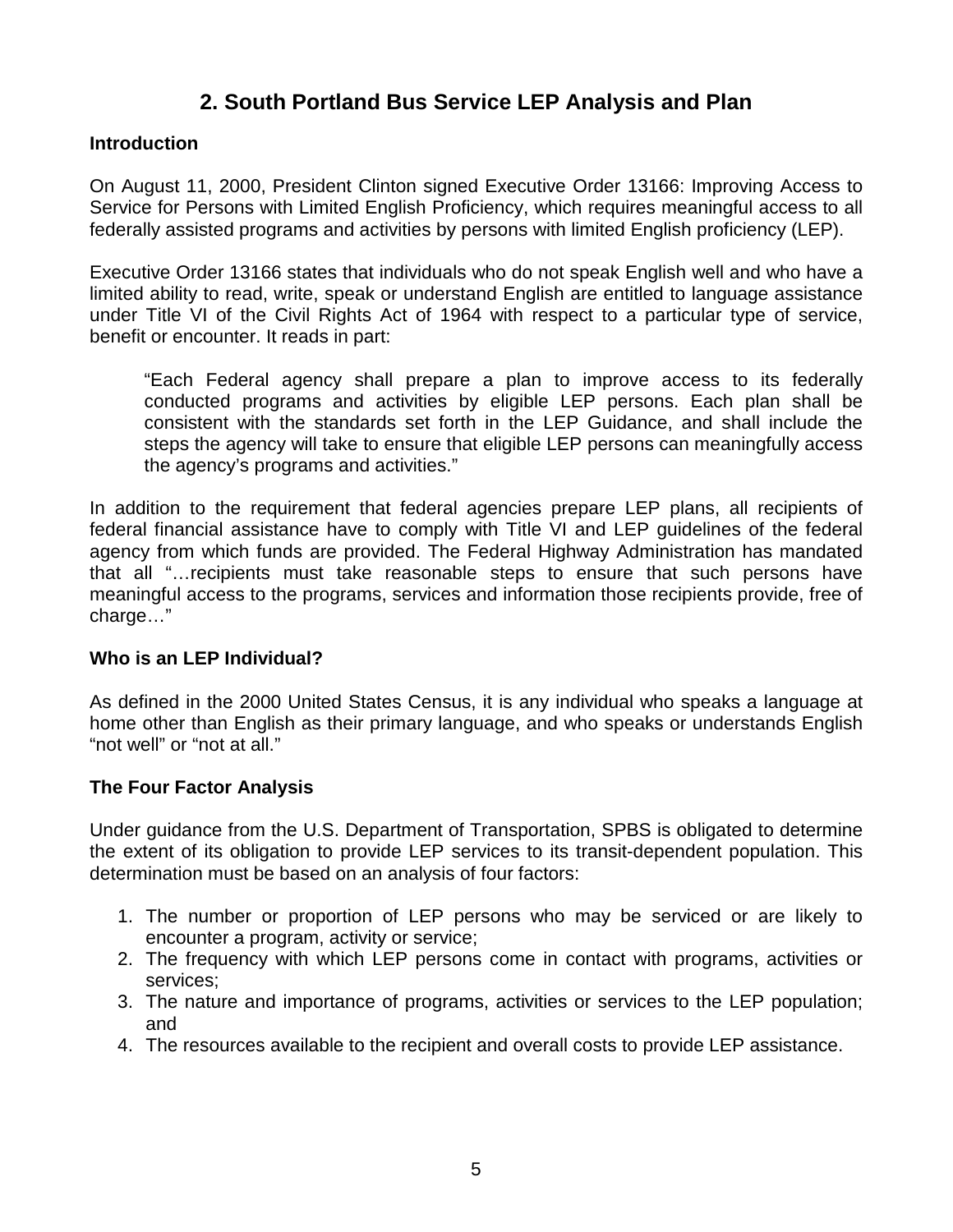**Factor #1: The number or proportion of LEP persons who may be serviced or are likely to encounter a program, activity or service.** The first step towards understanding the extent of the LEP population in SPBS Service's jurisdiction is a review of Census data. The analysis of Census data shows the number and percentage of persons who speak English "not well" and "not at all" combined, within four major groups within South Portland falls below the 1,000 person / 5% threshold.

| Summary of Maine Limited English Proficiency (LEP) Persons 5 Years and Older<br><b>South Portland Bus Service</b> |       |      |                                                                  |                          |                            |       |  |  |
|-------------------------------------------------------------------------------------------------------------------|-------|------|------------------------------------------------------------------|--------------------------|----------------------------|-------|--|--|
|                                                                                                                   |       |      | Persons Speaking English "not well" and "not<br>at all" Combined |                          |                            |       |  |  |
|                                                                                                                   |       |      | <b>Spanish</b>                                                   | Indo-<br><b>European</b> | Asian or<br><b>Pacific</b> | Total |  |  |
| South Portland                                                                                                    | 25304 | 1265 | 7                                                                | 52                       | 310                        | 369   |  |  |

Source: U.S. Census 2009-2013 American Community Survey 5-year Estimates

**Factor #2: The frequency with which LEP persons come in contact with programs, activities or services.** The SPBS comes into occasional contact with an LEP person.

**Factor #3: The nature and importance of programs, activities or services to the LEP population**. The service is presumed to be very important to LEP persons who use it.

**Factor #4: The resources available to the recipient and overall costs to provide LEP assistance.** SPBS has "I Speak" language Identification cards on its buses for use in the event that they encounter an LEP person who needs language assistance. In the event that an LEP person requires language assistance, the SPBS would use the service of Language Line on a fee basis. The cost of the language line cards and potential use of Language Line services is minimal.

SPBS is committed to monitoring the transit needs of the transit-dependent population, including LEP persons, and evaluating how best to address those needs.

The LEP implementation plan will be reviewed on an annual basis in July of each year to ensure that the needs of LEP individuals are met.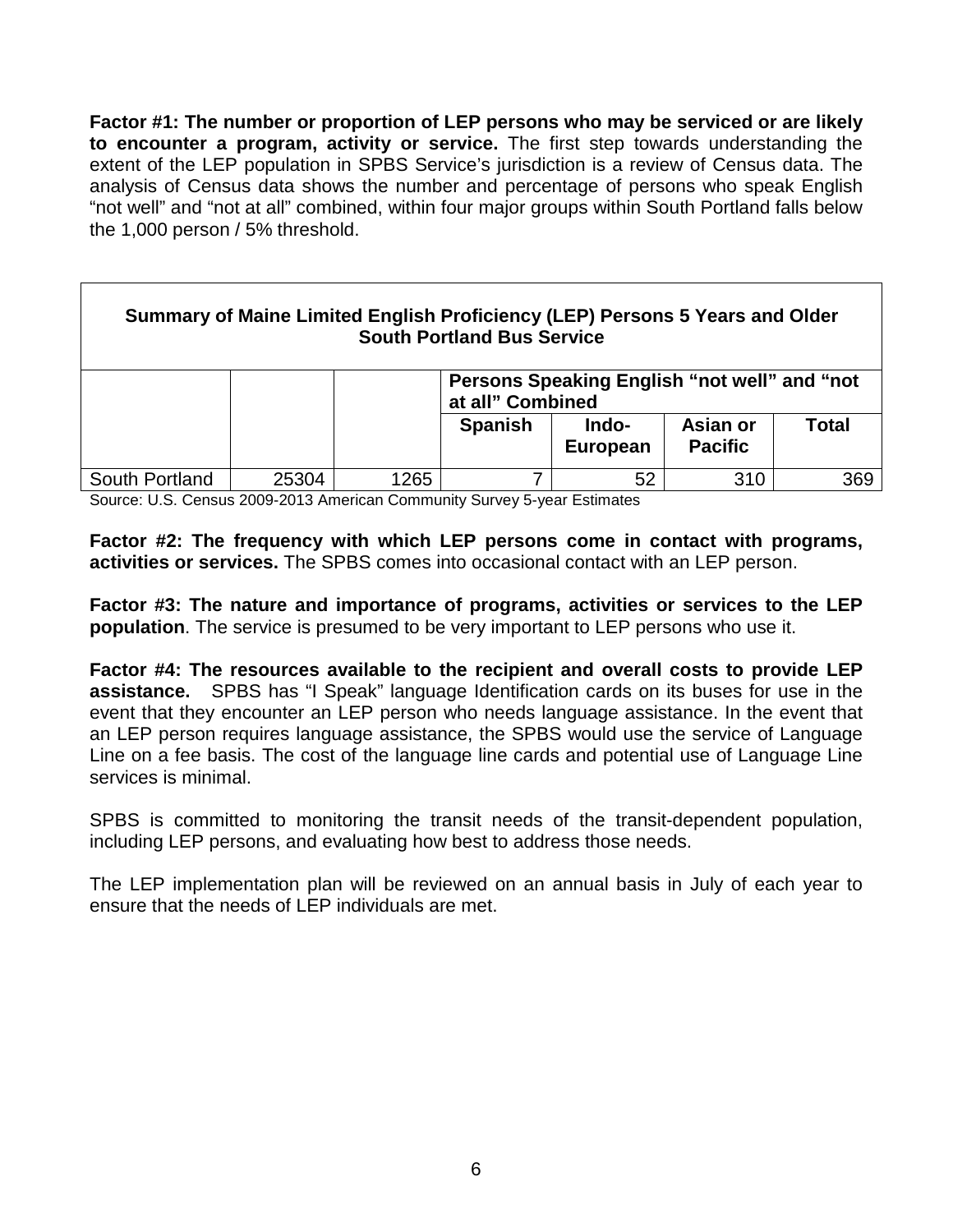## **3. South Portland Bus Service Title VI Complaint Procedures**

## **Part A – for the Persons Filing the Complaint**

## **How to File a Complaint**

If you believe that you have been excluded from participation in, denied benefits or services of any program or activity administered by SPBS or its sub-recipients, consultants, and contractors on the basis of race, color, national origin (including Limited English Proficiency), sex, age, or disability, you may bring forth a complaint of discrimination under Title VI of the Civil Right Act of 1964 / Environmental Justice and related statutes.

## **Where to File**

You may file your complaint of discrimination with any or all of the following:

- South Portland Bus Service
- City of South Portland
- MaineDOT's Civil Rights Office
- The Federal Highway Administration
- The Federal Transit Administration
- U.S. Department of Transportation

## **Time Limitation**

Complaints must be filed no later than 180 days after:

- The date of the alleged act of discrimination; or
- The date the person became aware of the alleged discrimination; or
- Where there has been a continuing course of discriminatory conduct, the date on which the conduct was discontinued.

## **Form of Complaint**

Complaints must be in writing, and must be signed by you and/or your representative. The complaint must set forth as fully as possible the facts and circumstances surrounding the claimed discrimination.

In the event you choose to make a verbal complaint of discrimination, the Title VI Coordinator or other person authorized to receive complaints on behalf of SPBS, will interview you. If necessary, the authorized person will assist you in writing the complaint for you or your representative to sign.

You may use the complaint form on the next page. It is not required. Rather, it is intended to help you provide enough information so that SPBS can begin processing the complaint.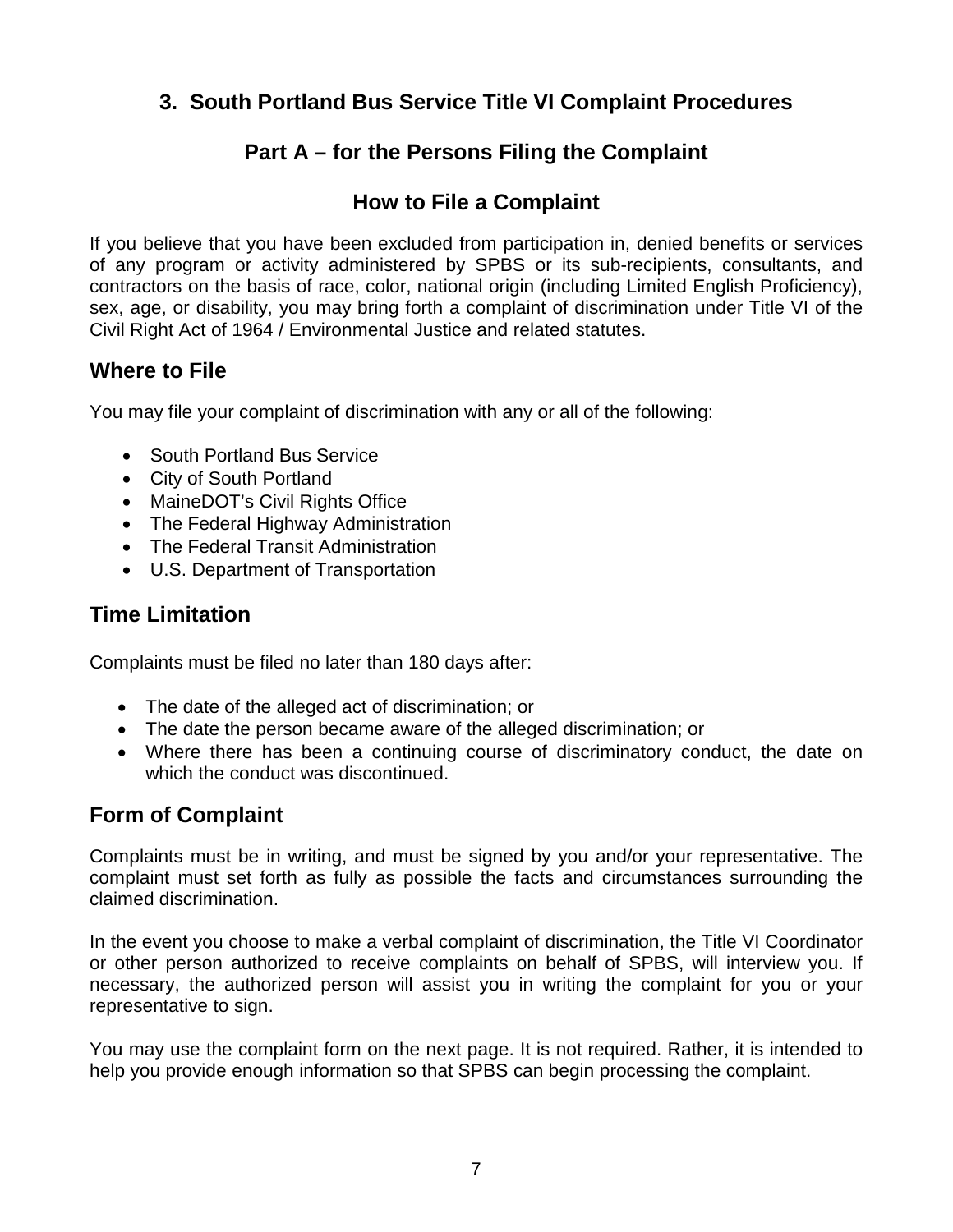## **DISCRIMINATION COMPLAINT FORM City of South Portland South Portland Bus Service Title VI/Environmental Justice and Related Statutes**

- 1. Name:
- 2. Address
- 3. Telephone Number:
- 4. Name of person charged with discrimination (respondent):
- 5. Date of alleged discriminatory act:
- 6. Type of discrimination e.g. race, color, or national origin:
- 7. Please write a summary of the facts supporting your complaint (use additional pages as necessary):

- 8. Names of witnesses to the alleged discriminatory act:
- 9. What do you want as a remedy for the alleged discrimination?

Signed:\_\_\_\_\_\_\_\_\_\_\_\_\_\_\_\_\_\_\_\_\_\_\_\_\_\_\_\_\_\_\_\_\_\_\_\_\_\_\_\_\_\_\_\_\_\_

Date: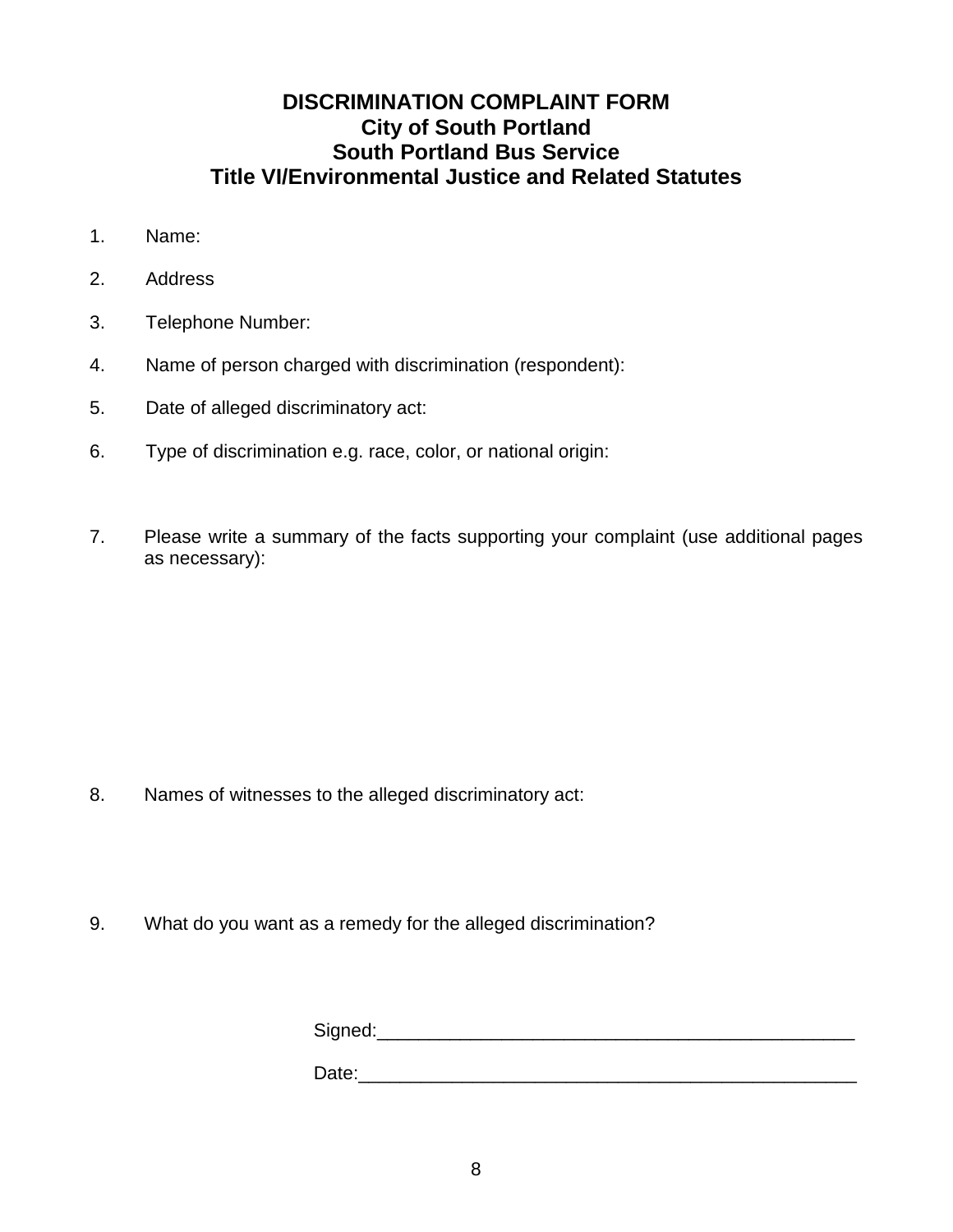## **What Happens to the Complaint after it is filed?**

- **1. Review of Complaint.** The Title VI Coordinator or her/his designee reviews your complaint upon receipt to ensure that relevant information is provided, the complaint is timely, and falls within the agency's jurisdiction.
- **2. Investigation Required.** Your complaint shall be investigated unless:
	- You withdraw the complaint.
	- Your complaint fails to provide required information.
	- Your complaint is filed beyond the 180-day timeframe.
	- You are not part of a protected group.
	- Your complaint is determined to be more appropriately under a jurisdiction other than the City of South Portland and its Bus Service (hereinafter "SPBS"). If this is the case, you will be directed to the appropriate agency.

You must make yourself reasonably available to the designated investigator, to ensure completion of the investigation within the timeframes set forth.

- **3. Letter.** Upon determination that the complaint warrants SPBS investigation, you will be sent a letter, acknowledging receipt of the complaint, and giving the name of the investigator.
- **4. Notification of Respondent.** The respondent the person alleged to have committed the discrimination – will be notified by mail that she/he has been named in a complaint.
- **5. Agency Investigation.** The Title VI Coordinator of SPBS will conduct an investigation.
	- The investigation will address only those issues relevant to the allegations in the complaint.
	- Confidentiality will be maintained as much as possible.
	- Interviews will be conducted to obtain facts and evidence regarding the allegations in the complaint. The investigator will ask questions to elicit information about aspects of the case.
	- Within 40 days of receiving the complaint, the Title VI Coordinator will make a final determination of "probable cause" or "no probable cause" and prepares the final decision letter to be sent to you. If there is probable cause that discrimination has occurred, the letter will outline the steps that will be taken to resolve your complaint.

#### **What if I am not satisfied with the Outcome?**

If you are not satisfied with the agency's determination as to whether or not there is probable cause that discrimination has occurred, or if you are dissatisfied with the steps the agency is taking to resolve your complaint, you may appeal to the Maine Human Rights Commission, #51 State House Station, 19 Union Street, Augusta, Maine 04333.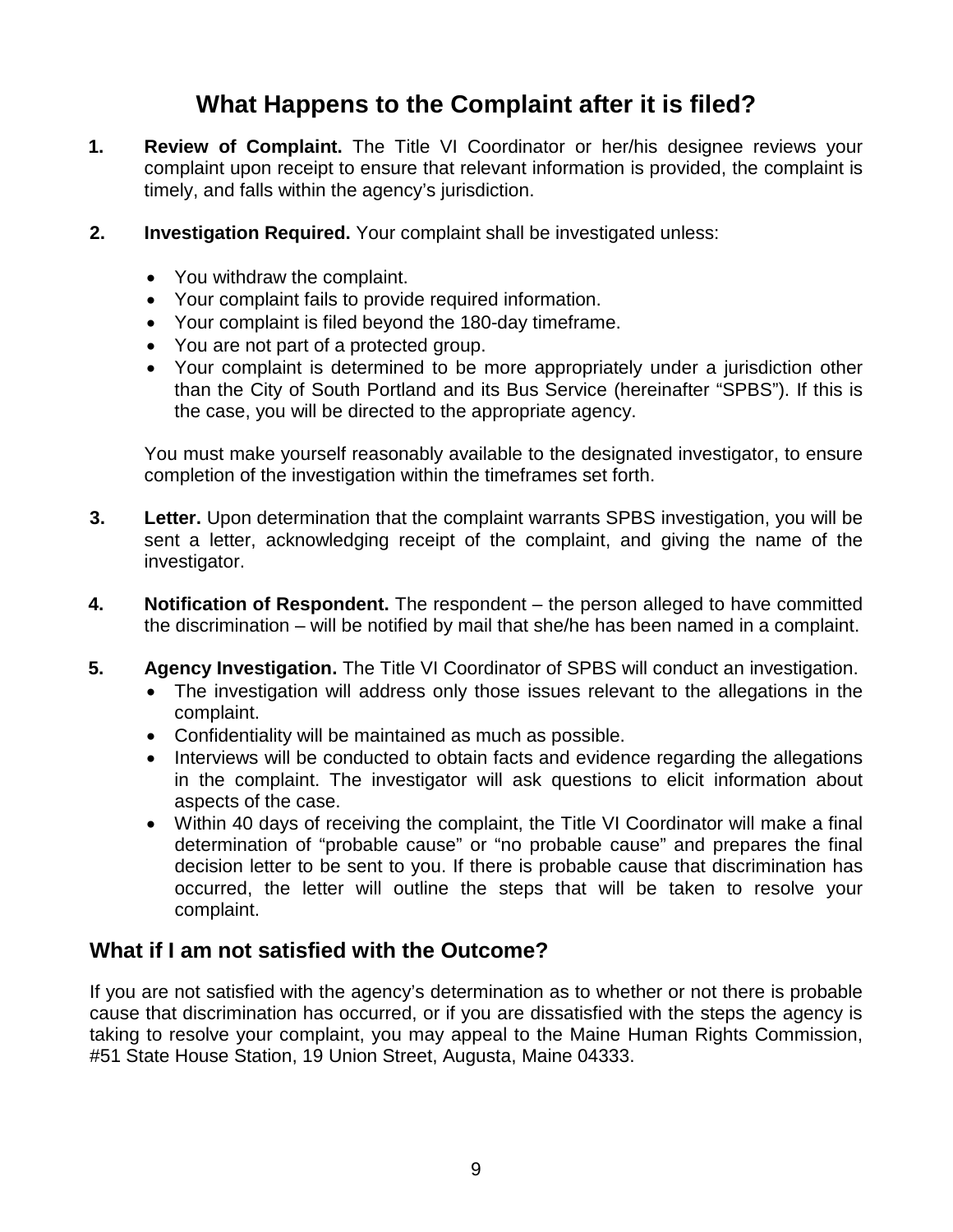## **City of South Portland South Portland Bus Service Title VI Complaint Procedures**

## **Part B – for the Agency**

## **Introduction**

The Title VI / Environmental Justice and Related Statutes complaint procedures are intended to provide aggrieved persons an avenue to raise complaints of discrimination regarding City of South Portland, acting by and through its Bus Service (hereinafter "SPBS") programs, activities and services as required by statute.

## **Purpose**

The purpose of the discrimination complaint procedures is to describe the process used by SPBS for processing complaints of discrimination under Title VI of the Civil Rights Act of 1964 and related statutes.

## **Roles and Responsibilities**

The SPBS Title VI Coordinator has overall responsibility for the discrimination complaint process and procedures. The Title VI Coordinator may, at his/her discretion, assign a capable person within SPBS to investigate the complaint.

The designated investigator will conduct an impartial and objective investigation, collect factual information and prepare a fact-finding report based upon the information obtained from the investigation.

In cases where the complainant is unable or incapable of providing a written statement, the complainant will be assisted by SPBS in converting the verbal complaint into a written complaint. All complaints, however, must be signed by the complainant and/or by the complainant's representative.

The complainant shall make him-or herself reasonably available to the designated investigator, to ensure completion of the investigation within the timeframes set forth.

## **Filing Complaints**

**Applicability.** The complaint procedures apply to the beneficiaries of SPBS programs, activities and services including, but not limited to the public, contractors, subcontractors, consultants and other sub-recipients of federal and state funds.

**Eligibility.** Any person who believes that she/he has been excluded from participation in, denied benefits or services of any program or activity administered by SPBS or its subrecipients, consultants, and contractors on the basis of race, color, national origin (including Limited English Proficiency), sex, age, or disability may bring forth a complaint of discrimination under Title VI/EJ and related statutes.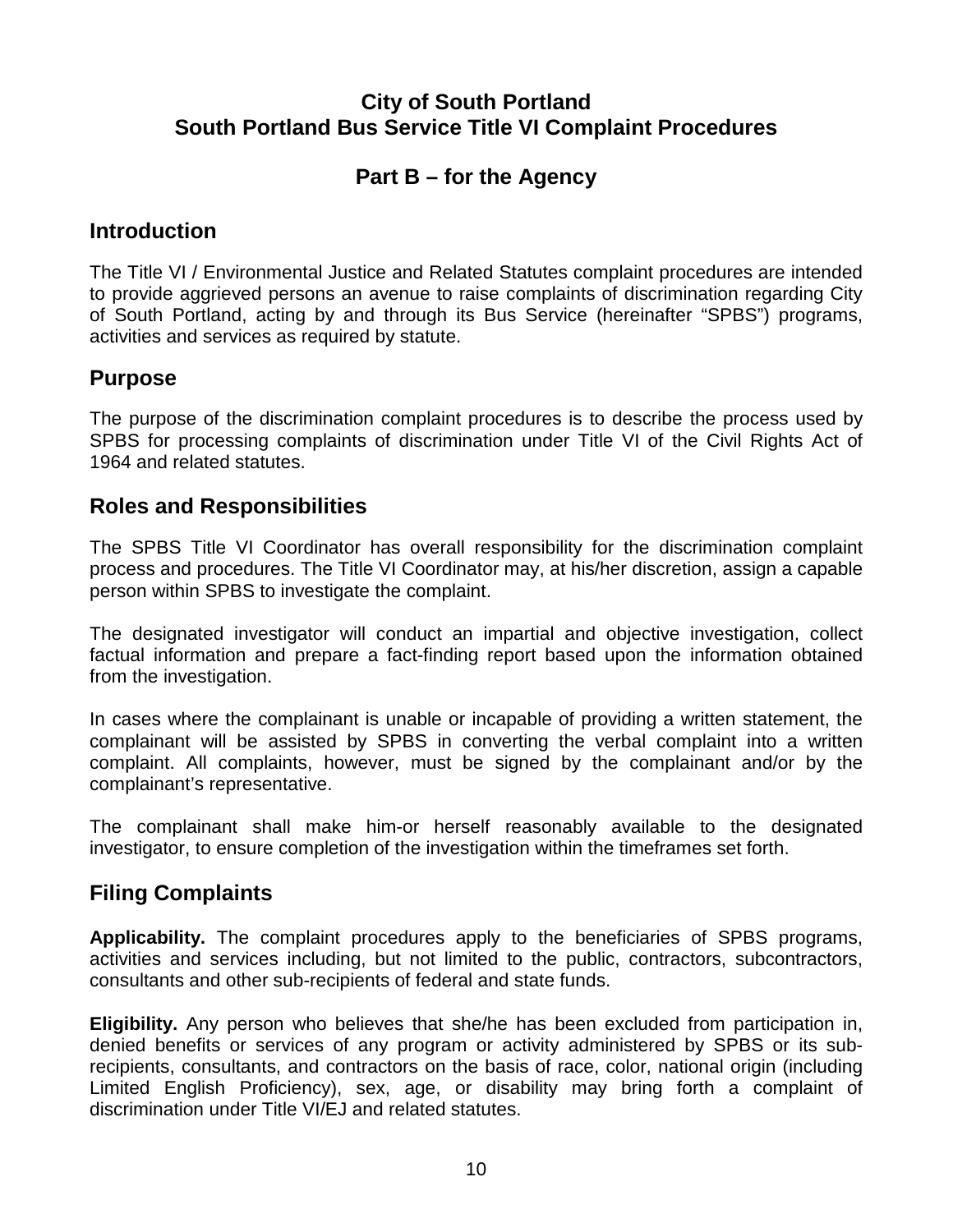**Time Limitation and Filing Options.** Title VI/EJ complaints of discrimination may be filed with:

- South Portland Bus Service (SPBS)
- City of South Portland
- MaineDOT's Civil Rights Office
- The Federal Highway Administration
- The Federal Transit Administration
- U.S. Department of Transportation

In all situations, SPBS employees must contact the Title VI Coordinator immediately upon receipt of a Title VI/EJ complaint.

**Time Limitation and Filing Options.** Complaints must be filed no later than 180 days after:

- The date of the alleged act of discrimination; or
- The date the person became aware of the alleged discrimination; or
- Where there has been a continuing course of discriminatory conduct, the date on which the conduct was discontinued.

Complaints must be in writing, and must be signed by the complainant and/or the complainant's representative. The complaint must set forth as fully as possible the facts and circumstances surrounding the claimed discrimination. In the event a person makes a verbal complaint of discrimination to a SPBS employee, the Title VI Coordinator or other person authorized to receive complaints on behalf of SPBS, shall interview the person. If necessary, the authorized person will assist the person in writing the complaint for the person or the person's representative to sign.

## **Internal Complaint Processing**

## **Initial Contact**

The Title VI Coordinator or his/her designee will provide complainants with:

- An explanation of their filing options;
- The discrimination complaint process; and
- A Title VI/EJ and Related Statutes Discrimination Complaint Form.

Use of the complaint form is not necessary for the complainant. Rather, it is intended to help the complainant provide enough information to begin processing the complaint.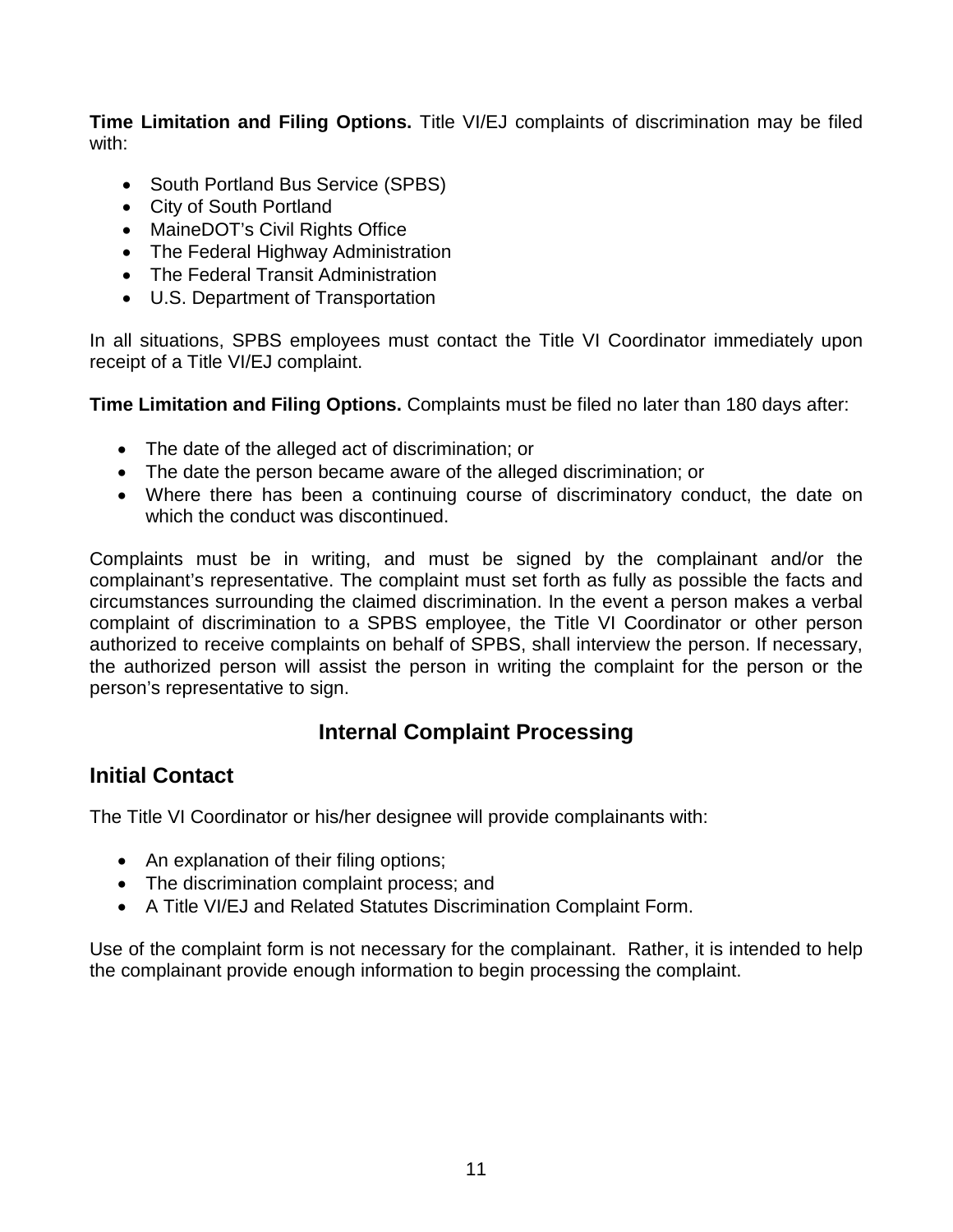## **The Complaint Review Process**

- **1. Review of Complaint.** The Title VI Coordinator or her/his designee reviews the complaint upon receipt to ensure that relevant information is provided, the complaint is timely, and falls within the agency's jurisdiction.
- **2. Investigation Required.** The complaint shall be investigated unless:
	- The complaint is withdrawn.
	- The complainant fails to provide required information.
	- The complaint is filed beyond the 180-day timeframe.
	- The complainant is not part of a protected group.
	- The complaint is determined to be more appropriately under a jurisdiction other than SPBS. If this is the case, the complainant will be directed to the appropriate agency.
- **3. Letter.** Upon determination that the complaint warrants SPBS investigation, the complainant is sent a letter, acknowledging receipt of the complaint, and giving the name of the investigator.
- **4. Notification of Respondent.** The respondent the person alleged to have committed the discrimination -- is notified by mail that she/he has been named in a complaint. The letter also includes the investigator's name and informs the respondent that she/he will be contacted for an interview.

## **Investigation**

## **Investigation Plan**

The investigator shall prepare a written plan which includes, but is not limited to the following:

- Names of the complainant(s) and respondent(s);
- Basis for the complaint;
- Issues, events or circumstances that caused the person to believe that she/he has been discriminated against;
- Information needed to address the issue;
- Criteria, sources necessary to obtain the information;
- Identification of key people;
- Estimated investigation time line; and
- Remedy sought by the complainant(s).

## **Conducting the Investigation**

- The investigation will address only those issues relevant to the allegations in the complaint.
- Confidentiality will be maintained as much as possible.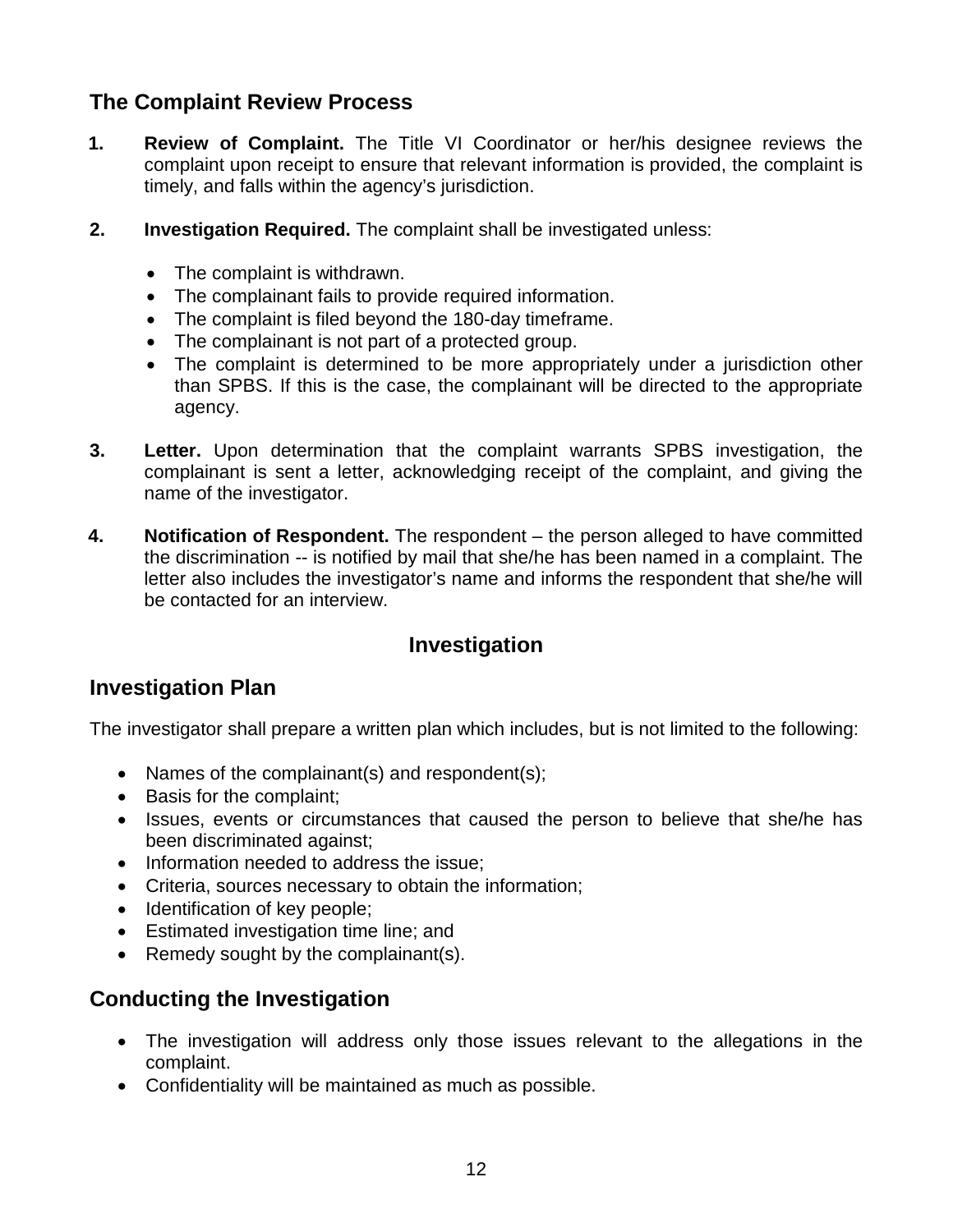- Interviews will be conducted to obtain facts and evidence regarding the allegations in the complaint. The investigator will ask questions to elicit information about aspects of the case.
- A chronological contact sheet is maintained in the case file throughout the investigation.

## **Investigation Reporting Process**

- Within 40 days of receiving the complaint, the investigator prepares an investigative report and submits the report and supporting documentation to Title VI Coordinator or her/his designee for review.
- The Title VI Coordinator or designee reviews the file and investigative report. Subsequent to the review, the Title VI Coordinator makes a final determination of "probable cause" or "no probable cause" and prepares the final decision letter.

## **Reporting Requirements to an External Agency**

A copy of the complaint, together with a copy of the investigation report and the Title VI Coordinator's final decision letter, is forwarded to the Federal Transit Administration, Region 1 Office, within 60 days of the date the complaint was received.

#### **Records**

All records and investigative working files are maintained on a confidential basis. Records are kept for three years.

## **Appeals**

Complainants who are not satisfied with the agency's determination as to whether or not there is probable cause that discrimination has occurred, or the steps the agency is taking to resolve the complaint, may appeal to the Maine Human Rights Commission, #51 State House Station, 19 Union Street, Augusta, Maine 04333.

## **4. South Portland Bus Service Title VI Investigations**

There have been no Title VI investigations, complaints or lawsuits filed with the agency during the past three calendar years (2014- 2017).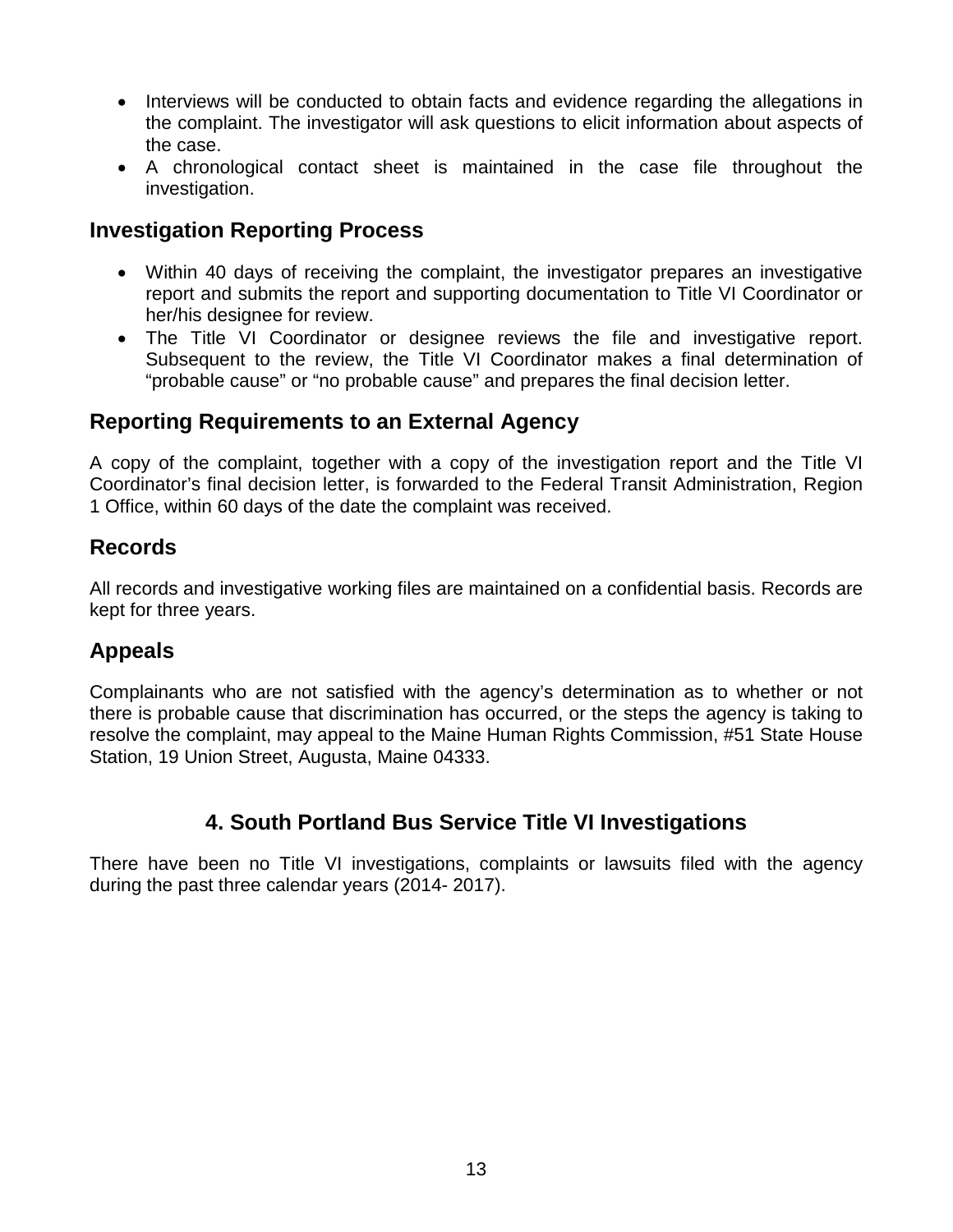## **5. South Portland Bus Service Public Notice**

The City of South Portland, acting by and through its Bus Service ("SPBS"), hereby gives the public notice of its policy to uphold and assure full compliance with Title VI of the Civil Rights Act of 1964 and all related statutes and guidelines. Title VI and related statutes and guidelines prohibiting discrimination in federally assisted programs require that no person in the United States of America shall, on the grounds of race, color, national origin, sex, age or disability be excluded from participation in, be denied benefits of, or be otherwise subjected to discrimination under any program or activity receiving federal assistance.

Any person who believes they have been aggrieved by an unlawful discriminatory practice regarding SPBS transit system has the right to file a formal complaint with SPBS. Any such complaint must be in writing and submitted to the SPBS Title VI Coordinator within one hundred eight (180) days following the date of the alleged occurrence. For more information regarding civil rights complaints, please contact:

Title VI Coordinator South Portland Bus Service 25 Cottage Road P.O. Box 9422 South Portland, ME 04116-9422

207-767-5556